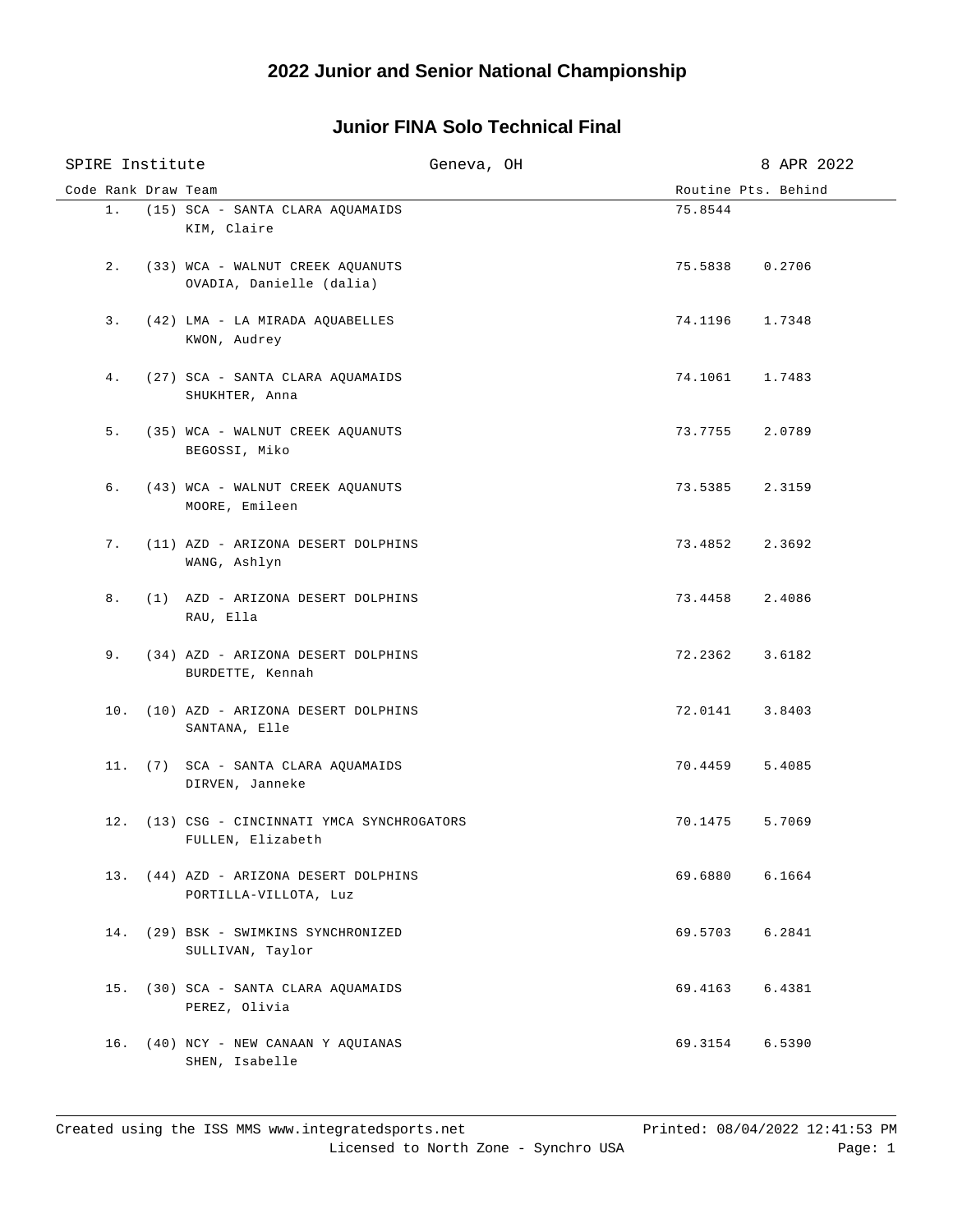## **Junior FINA Solo Technical Final**

| SPIRE Institute     | Geneva, OH                                                       |                 | 8 APR 2022          |
|---------------------|------------------------------------------------------------------|-----------------|---------------------|
| Code Rank Draw Team |                                                                  |                 | Routine Pts. Behind |
|                     | 17. (28) PTX - PIROUETTES OF TEXAS<br>PINDI, Manasvi "manu"      | 69.1987 6.6557  |                     |
|                     | 18. (2) NCY - NEW CANAAN Y AQUIANAS<br>ZERRUSEN, Justine         | 69.1256 6.7288  |                     |
|                     | 19. (25) SCA - SANTA CLARA AQUAMAIDS<br>DODSON, Alessandra       | 69.0581 6.7963  |                     |
|                     | 20. (3) RMS - ROCKY MOUNTAIN SPLASH<br>ROMNEY, Maddie            | 69.0280 6.8264  |                     |
|                     | 21. (20) FES - FLORIDA ELITE SYNCHRO WARRIORS<br>HAFSI, Jennah   | 68.1748 7.6796  |                     |
|                     | 22. (18) AYA - AUSTIN ANGELFISH<br>KIM, Emma                     | 68.0221 7.8323  |                     |
|                     | 23. (36) OPT - OPTIMA SYNCHRO<br>PARADIS, Julia                  | 67.2262 8.6282  |                     |
|                     | 24. (39) PTX - PIROUETTES OF TEXAS<br>VALDEZ, Nathalia           | 66.1948 9.6596  |                     |
|                     | 25. (16) MST - M SYNCHRONIZED SWIM TEAM<br>BERNARDES, Julia      | 65.9793 9.8751  |                     |
|                     | 26. (5) AYS - ANA YMCA SYNCHRO<br>MCKINNON, Elizabeth            | 65.9175 9.9369  |                     |
|                     | 27. (31) NCY - NEW CANAAN Y AQUIANAS<br>GALCHENKO, Elizaveta     | 65.4300 10.4244 |                     |
|                     | 28. (21) CBS - CAMBRIDGE SYNCHRO<br>VAILLANCOURT, Alexa          | 64.4705 11.3839 |                     |
|                     | 29. (4) CSG - CINCINNATI YMCA SYNCHROGATORS<br>EHRHARDT, Madelyn | 64.3515         | 11.5029             |
|                     | 30. (22) NCY - NEW CANAAN Y AQUIANAS<br>MATHEWS, Alexandra       | 64.2948         | 11.5596             |
|                     | 31. (17) IMS - IMAGINE SYNCHRO<br>VASILCHENKO, Daria             | 64.1298         | 11.7246             |
|                     | 32. (37) NVN - NORTHERN VIRGINIA NEREIDS<br>EVANS, Rikki         | 63.8183         | 12.0361             |